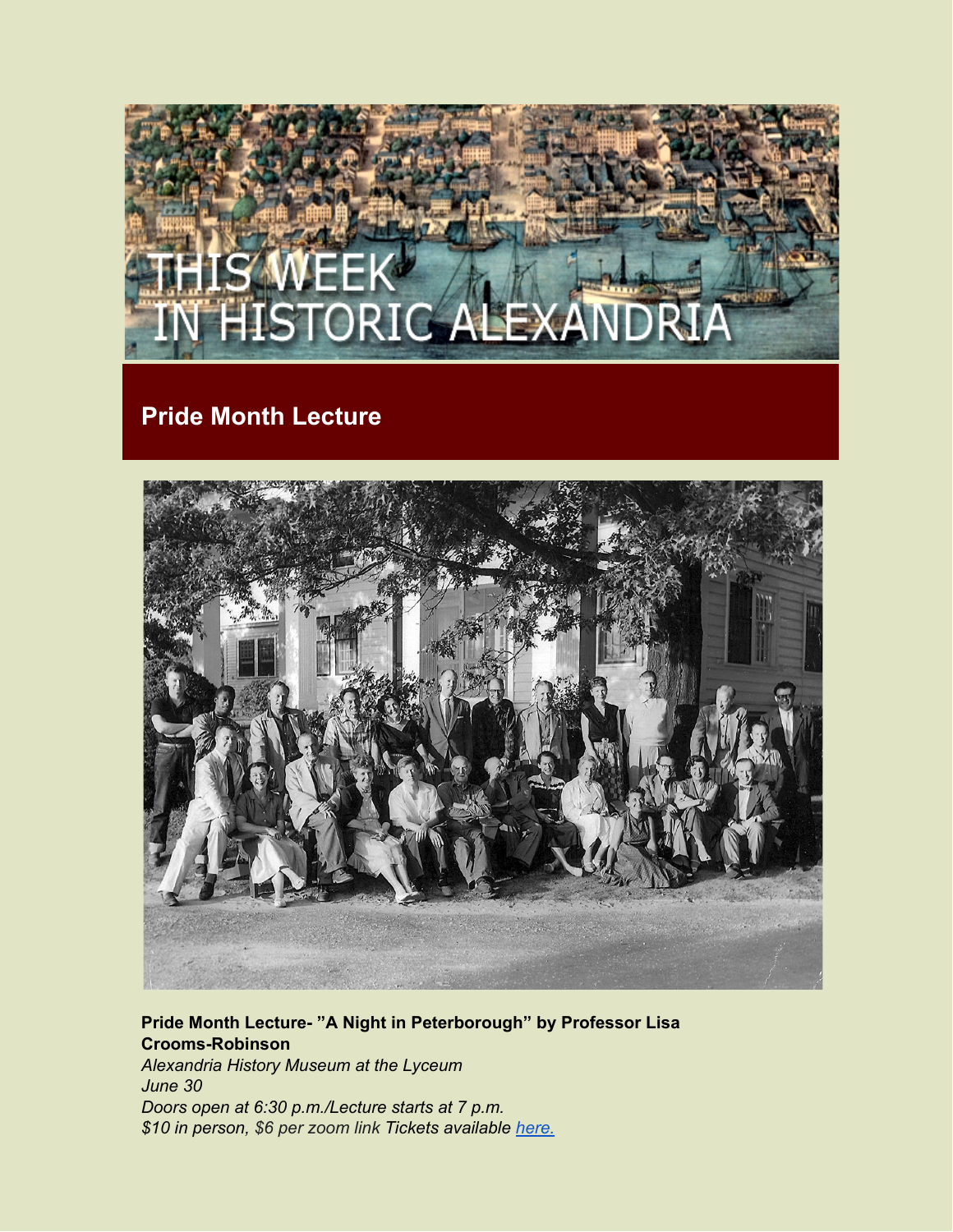Join Historic Alexandria as we celebrate Pride Month this June. Lisa Crooms-Robinson, Professor of Law at the Howard University School of Law, lectures on the 1954 MacDowell Colony fellows, including Pauli Murray and James Baldwin as the Colony's first two Black artists. Murray was at MacDowell to finish her family autobiography, "Proud Shoes." Baldwin was there to complete "Giovanni's Room." Her lecture uses the photo above, the two books, and additional writings from both to imagine a conversation between Murray and Baldwin about the May 1954 Brown v. Board of Education decision and larger issues of equality, identity, and citizenship. Professor Crooms-Robinson teaches Constitutional Law, Gender and the Law, International Human Rights Law, Supreme Court Jurisprudence, and a course, "Equality According to Pauli." She is an internationally recognized scholar of race, gender, and human rights.

# **Upcoming Events**

#### **Lecture-Charlie Clark on George Washington Parke Custis**

*(In conjunction with the Alexandria Historical Society Annual Meeting) Alexandria's History Museum at the Lyceum June 22 7-8:30 p.m. Free*

Charlie Clark, a retired journalist, has just published the first full biography of George Washington Parke Custis, an under-sung "child of Mount Vernon," with McFarland Books. A native of Arlington, Va., he continues to write the weekly "Our Man in Arlington" column for the Falls Church News-Press. Hehas written three other books: Arlington County Chronicles, Hidden History of Arlington County, and Lost Arlington County, all published by The History Press. In July 2019, he retired as s8:30enior correspondent for Government Executive Media Group, part of Atlantic Media. He previously has worked as an editor or writer for The Washington Post, Congressional Quarterly, National Journal, Time Life Books, Tax Analysts and the Association of Governing Boards of Universities and Colleges. He lives in Arlington with his wife Ellen.

The event is free. Memberships in the Alexandria Historical Society, a non-profit organization established exclusively for educational purposes, can be purchased at the event.

The program, which includes a brief annual meeting of the Alexandria Historical Society, begins at 7:00 pm. Doors open at 6:30.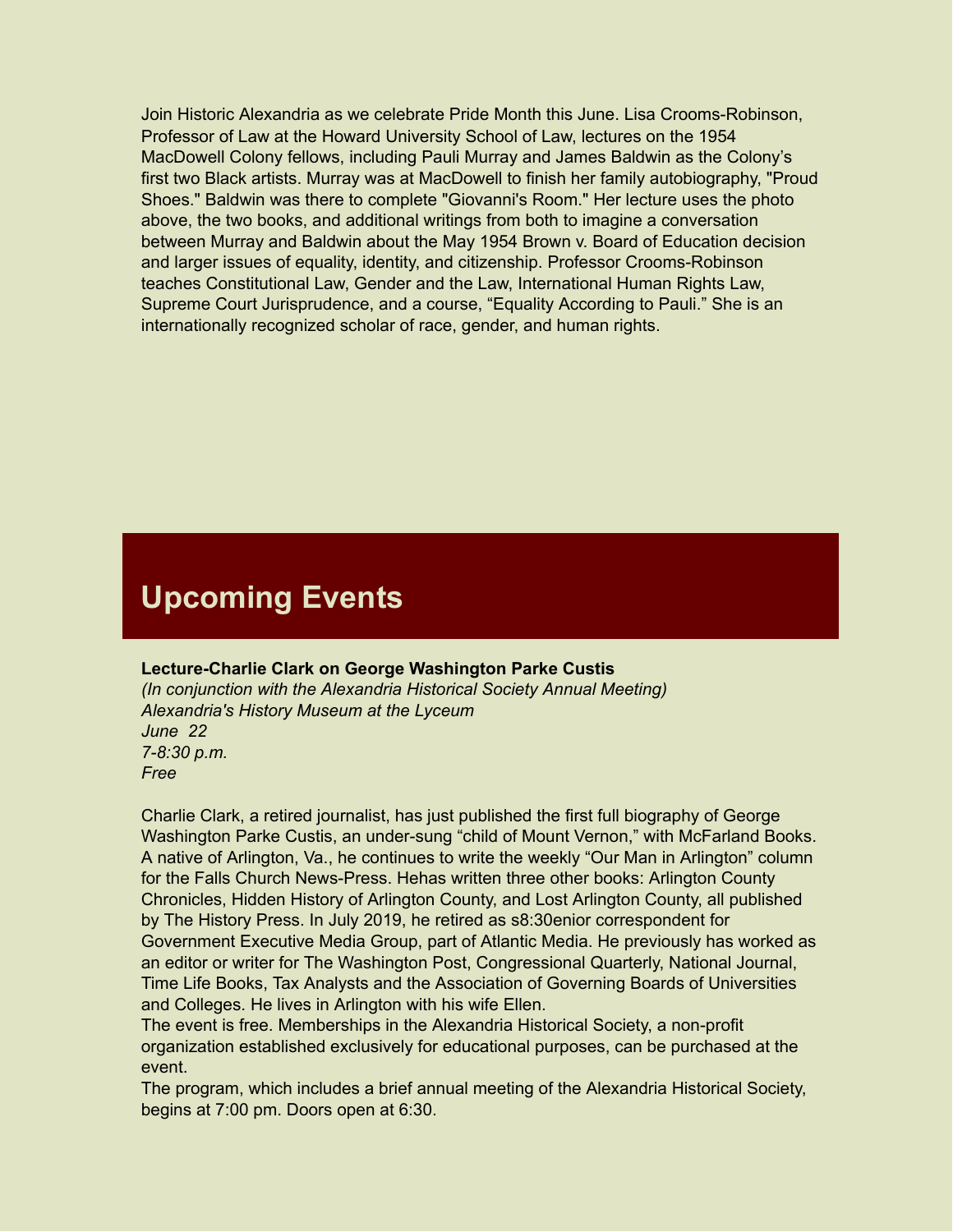To obtain more information or to request a reasonable disability accommodation, email franwbromberg@gmail.com.

Presented by the Alexandria Historical Society. Light refreshments will be served.

## **Junior Docent Tours**

*Gadsby's Tavern Museum Sundays through Labor Day weekend 2-5 p.m. Regular admission*

Gadsby's Tavern Museum's Junior Docent Program is back with an exciting new offering this summer thanks to AMERICAN HERITAGE® Chocolate! Every Sunday, June 19 through Labor Day weekend, from 2-5 p.m. guests can meet Junior Docents who will be stationed throughout the tavern. They will be sharing the history of the early America and the tavern, but also the history of chocolate! This includes a hands-on demonstration of historic chocolate making in the Ballroom. Visitors from past years have found the students' unique perspective and enthusiasm for history an "exciting treat" that brings a "fun element" to the tour.

Regular admission is charged; City of Alexandria Residents are free.

**Trivia Night at Historic Sites** *Lee-Fendall House & Gardens June 24, July 8 & 22, and August 5 & 19 7 - 9 p.m. \$8, Tickets available [here.](https://www.eventbrite.com/e/trivia-nights-at-historic-sites-tickets-312454167827?aff=ebdssbdestsearch)*

Staff members at Carlyle House Historic Park and the Lee-Fendall House Museum combine their knowledge to create bi-weekly trivia nights throughout the summer in the beautiful gardens of the Lee-Fendall House. Test your knowledge on everything from pop culture to history.

Registration must be done in advance. Limited capacity so register early! Tickets are \$8 per person and include snacks and one complimentary drink. Additional drinks can be purchased at our bar. Teams are limited to 6 people, ages 21+ only.

Each trivia night will have a different theme. There will be weekly prizes for the winning team as well as a grand prize for the team that wins the most points over the entire summer!

Please note: Trivia nights will be canceled if there is inclement weather, ticket holders will be contacted about transferring or refunding their tickets.

Historic Alexandria receives City operational funding to support its mission; however, these resources do not cover the full scope of the department's strategic goals and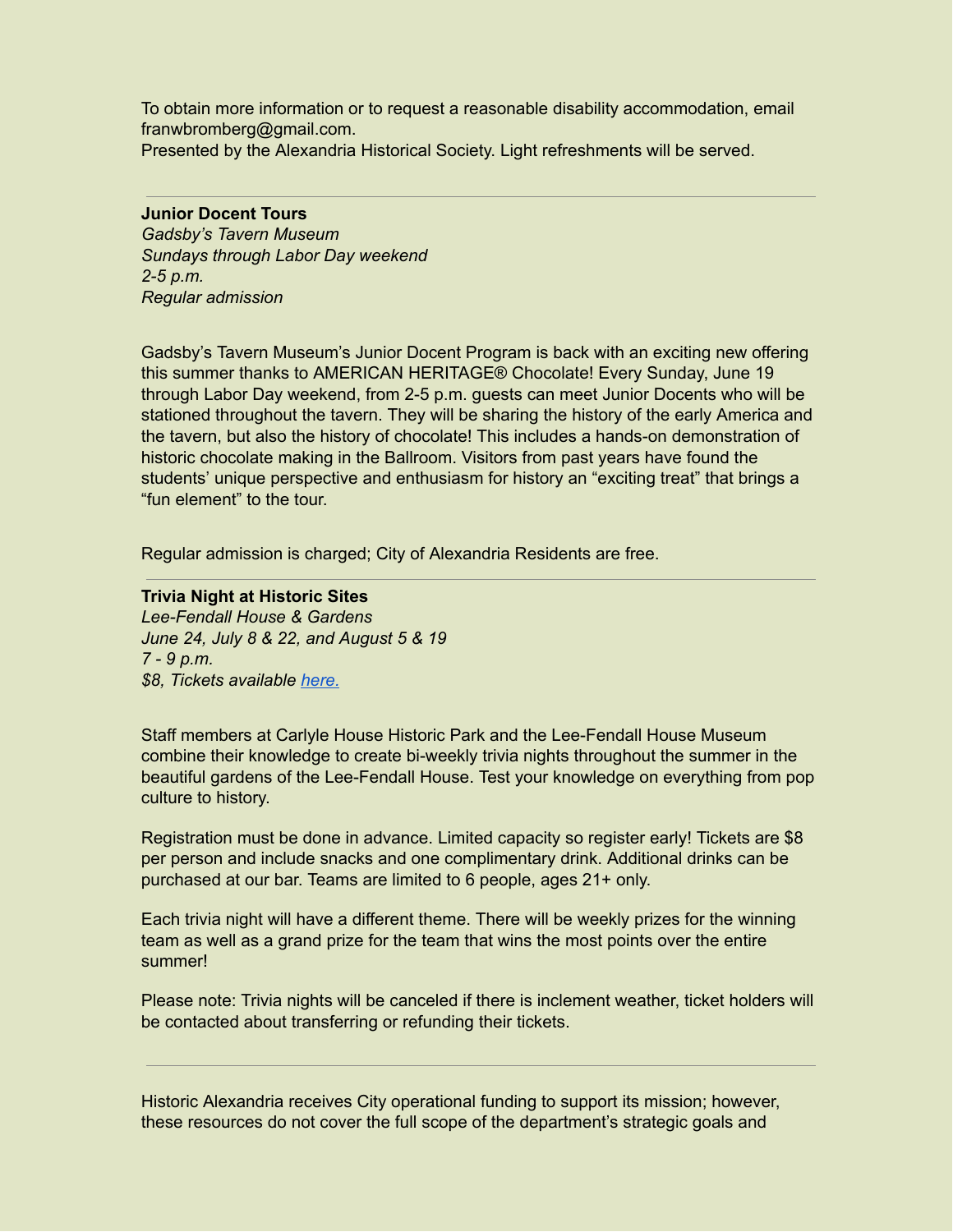projects. Donations, special revenue, and grant funding help supplement staff, conservation work, and educational programs. Please consider a [donation](https://shop.alexandriava.gov/Donations.aspx) today.

## **Historic Alexandria Museum Hours**

Currently, the following City Museums are open to the public:

### **Alexandria Archaeology Museum**

Wednesdays–Fridays, 11 a.m.  $-4$  p.m., Saturdays, 11 a.m.  $-5$  p.m., Sundays,  $1-5$ p.m.

### **Alexandria History Museum at The Lyceum**

Thursdays & Fridays, 11 a.m.  $-4$  p.m., Saturdays, 11 a.m.  $-5$  p.m., Sundays, 1  $-5$  p.m.

## **Fort Ward Museum**

Thursdays & Fridays, 11 a.m. – 4 p.m., Saturdays, 11 a.m. – 5 p.m., Sundays  $1 - 5$  p.m.

## **Freedom House Museum**

Thursdays & Fridays, 11 a.m. – 4 p.m., Saturdays, 11 a.m. – 5 p.m., Sundays & Mondays,  $1 - 5$  p.m.

**Friendship Firehouse Museum** (July 16, August 20) 11  $a.m. - 5 p.m.$ 

## **Gadsby's Tavern Museum**

Thursdays & Fridays, 11 a.m. – 4 p.m., Saturdays, 11 a.m. – 5 p.m., Sundays–Tuesdays,  $1 - 5$  p.m.

#### **Stabler-Leadbeater Apothecary Museum**

Wednesdays–Fridays, 11 a.m.-4 p.m., Saturdays, 11 a.m.-5 p.m., Sundays & Mondays, 1 - 5 p.m.

Visit our website and follow us on social media to discover new things about your hometown. For more information, please visit [alexandriava.gov/historic.](https://www.alexandriava.gov/Historic)

Due to the changing nature of the COVID-19 situation, we are providing updates on our website. For additional information about the City of Alexandria's actions, visit [https://www.alexandriava.gov/Coronavirus.](https://www.alexandriava.gov/Coronavirus)